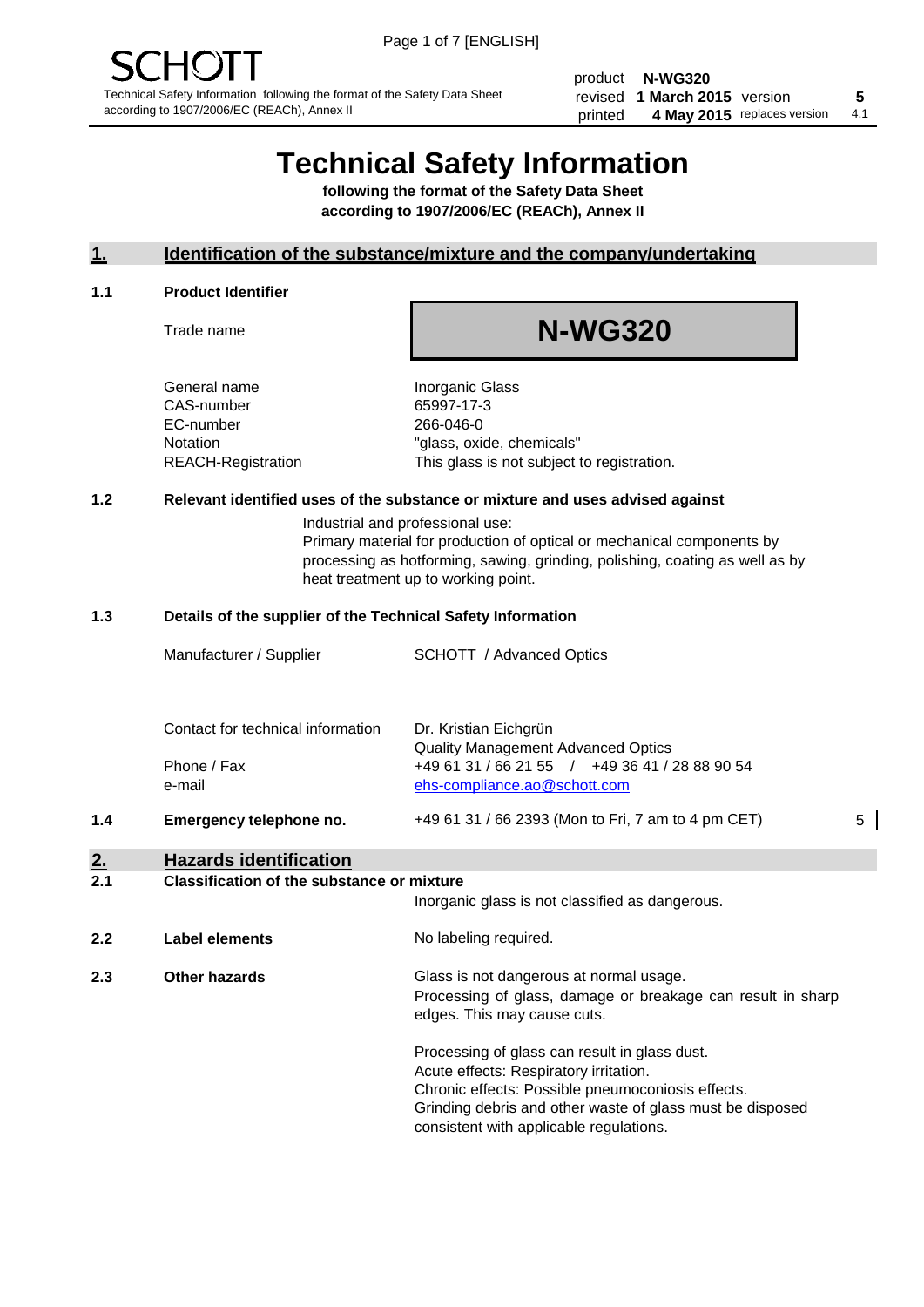## **3. Composition/information on ingredients**

#### **3.1 Substances**

As the substance glass is not included in the candidate list of substances of very high concern, currently there are no information duties according to article 33 of REACH. However for the production of glass we may use substances, which are on the candidate list and had been included in Annex XIV of the REACH regulation or could be included in future . These powdery substances are not present as such in the final glass; they are fully integrated into the glass matrix through the melting process. Thus they loose their original characteristics. The main components are listed as additional information in chapter 16. For more information please refer to ehs-compliance.ao@schott.com.

#### **3.2 Mixtures**

Glass is classified as substance acc. to regulation (EC) No 987/2008 (amending of Reach-Reg.).

#### **4. First aid measures**

#### **4.1 Description of first aid measures**

| <b>General information</b> | Glass is no hazardous substance. The following information<br>refer to glass dust and glass splinter which may result from<br>processing or breakage. |
|----------------------------|-------------------------------------------------------------------------------------------------------------------------------------------------------|
| <b>After inhalation</b>    | Supply fresh air; consult doctor in case of complaints                                                                                                |
| After skin contact         | Normally not dangerous.                                                                                                                               |
|                            | Consult doctor in case of complaints.                                                                                                                 |
| After eye contact          | Rinse under running water.                                                                                                                            |
|                            | Consult doctor in case of complaints.                                                                                                                 |
| <b>After swallowing</b>    | Consult doctor                                                                                                                                        |

#### **4.2 Most important symptoms and effects, both acute and delayed**

none known

**4.3 Indication of immediate medical attention and special treatment needed** 

|     |                                                                     | none                           |
|-----|---------------------------------------------------------------------|--------------------------------|
| 5.  | <b>Fire fighting measures</b>                                       |                                |
| 5.1 | <b>Extinguishing media</b>                                          | no requirements                |
| 5.2 | Special hazards arising from the substance or mixture               | none. Glass is noncombustible. |
| 5.3 | <b>Advice for firefighters</b>                                      | none                           |
| 6.  | <b>Accidental release measures</b>                                  |                                |
| 6.1 | Personal precautions, protective equipment and emergency procedures |                                |
|     |                                                                     | none                           |
| 6.2 | <b>Environmental Precautions</b>                                    | none                           |
| 6.3 | Methods and material for containment and cleaning up                | none                           |
| 6.4 | Reference to other sections                                         | none                           |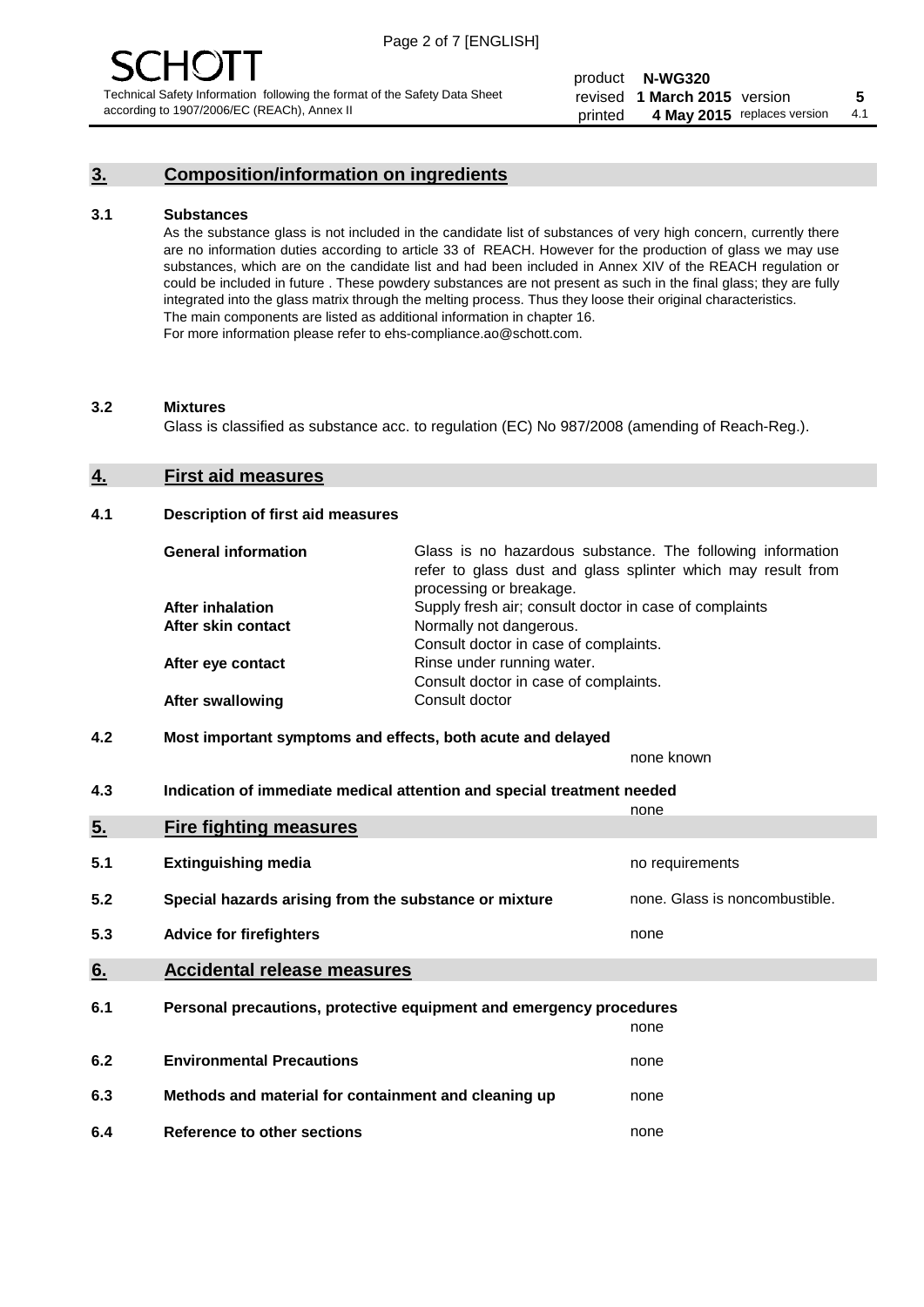

product **N-WG320** revised **5 1 March 2015** version printed 4 May 2015 replaces version 4.1

| $\underline{7}$ . | <b>Handling and storage</b>                                                                                       |                                                                                                                                                                                                                                                                                                                                                                                     |
|-------------------|-------------------------------------------------------------------------------------------------------------------|-------------------------------------------------------------------------------------------------------------------------------------------------------------------------------------------------------------------------------------------------------------------------------------------------------------------------------------------------------------------------------------|
| 7.1               | <b>Precautions for safe handling</b>                                                                              | Avoid breakage because of injury risk by sharp edges.                                                                                                                                                                                                                                                                                                                               |
| 7.2               | Conditions for safe storage, including any incompatibilities                                                      | Store in dry environment. Avoid excessive humidity.                                                                                                                                                                                                                                                                                                                                 |
| 7.3               | Specific end use(s)                                                                                               | see section 1.2                                                                                                                                                                                                                                                                                                                                                                     |
| 8.                | <b>Exposure controls / personal protection</b>                                                                    |                                                                                                                                                                                                                                                                                                                                                                                     |
| 8.1               | <b>Control parameters</b><br>Regulation<br>Value<br>0.3 mg / $m^3$<br>peak limit<br>no information<br>teratogenic | In case of dust formation, declaration for FUSED SILICA, CAS-No: 60676-86-0<br>TRGS 900 - GERMAN OCCUPATIONAL EXPOSURE LIMIT VALUES (01/2006)<br>(EXPOSURE LIMIT VALUE) with reference to the respirable fraction.<br>There is no reason to fear a risk of damage to the developing embryo<br>or foetus when limit value is adhered to                                              |
| 8.2               | <b>Exposure controls</b><br>in general.                                                                           | Technical measures and appropriate work processes have higher priority than personal<br>protective equipment. Provide adequate ventilation by local exhaust ventilation or ventilation<br>Adequate assessment tools for verification of effectivity of the protective measures includes<br>methods of measurements as described in "Technischen Regeln for Gefahrstoffe (TRGS) 402. |
|                   | <b>Respiratory Protection</b>                                                                                     | Technical<br>measure: wet grinding/processing, avoid dust<br>formation.<br>If glass dust or particulates are above the national exposure<br>limits use a national approved respirator for dust and fibers.                                                                                                                                                                          |
|                   | <b>Hand Protection</b>                                                                                            | Use protective gloves and safety wristbands for protection<br>against cut injuries.                                                                                                                                                                                                                                                                                                 |
|                   | Eye Protection                                                                                                    | Use industrial safety glasses that meet national standards.                                                                                                                                                                                                                                                                                                                         |
|                   | <b>Personnel Protection</b>                                                                                       | Use safety skirting for protection from sharp edges.<br>Wear safety shoes.                                                                                                                                                                                                                                                                                                          |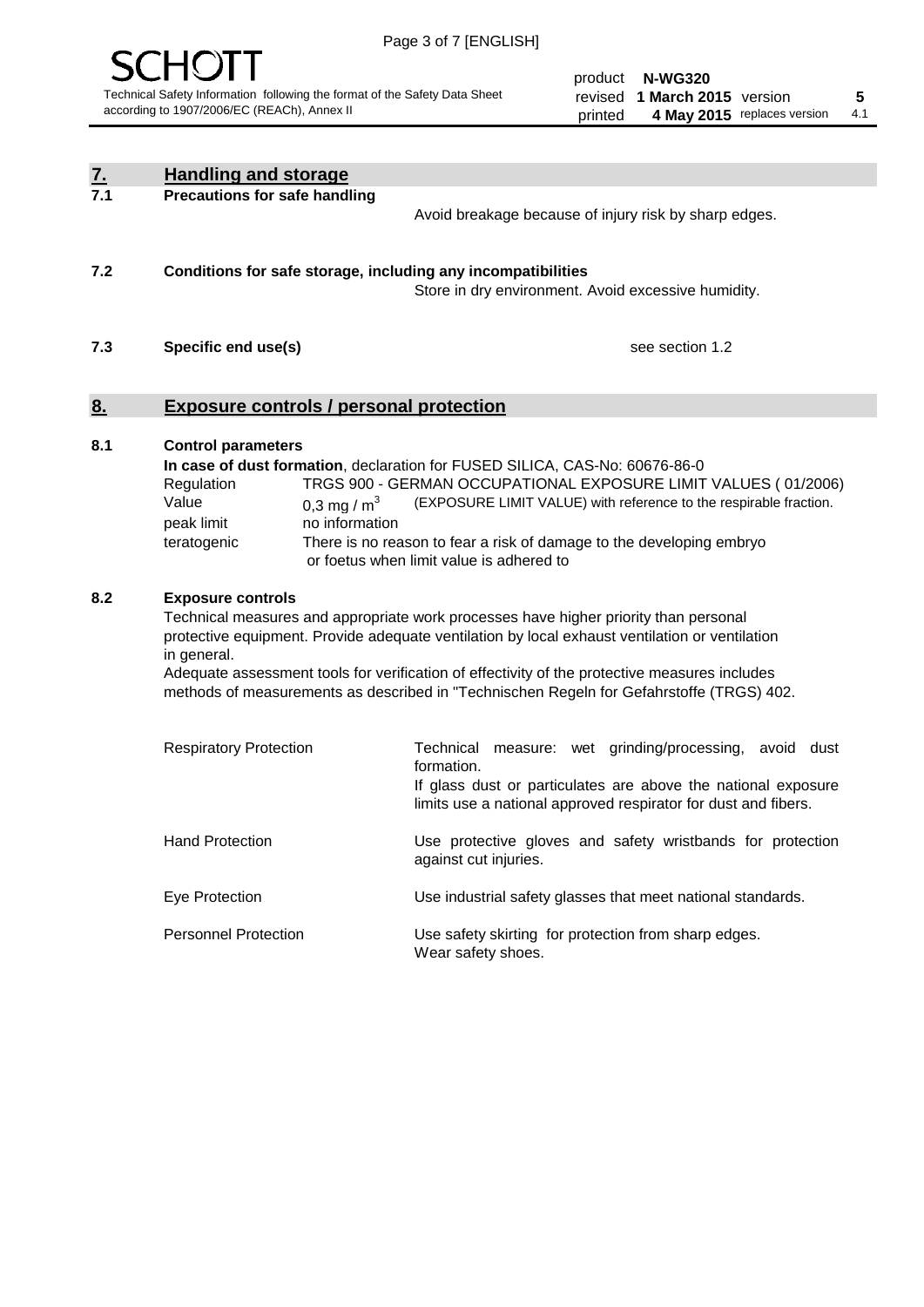#### **9. Physical and chemical properties**

#### **9.1 Information on basic physical and chemical properties**

|     | Appearance                            |                                                    |
|-----|---------------------------------------|----------------------------------------------------|
|     | <b>Physical state</b>                 | solid                                              |
|     | <b>Colour</b>                         | transparent or coloured                            |
|     | <b>Odour</b>                          | odourless                                          |
|     | pH-value                              | not applicable                                     |
|     | <b>Boilling point/boilling range</b>  | not applicable                                     |
|     | Melting point/melting range           | 563 °C                                             |
|     |                                       | Transformation temperature according to ISO 7884-8 |
|     | <b>Flashpoint</b>                     | not combustible                                    |
|     | <b>Combustibility</b>                 | not combustible                                    |
|     | Ignition temperature                  | none                                               |
|     | <b>Auto flammability</b>              | none                                               |
|     | Danger of explosion                   | none                                               |
|     | <b>Explosive limits upper / lower</b> | none                                               |
|     | <b>Oxidizing characteristics</b>      | none                                               |
|     | Vapour pressure                       | not applicable                                     |
|     | Density (20 °C)                       | $2,51$ g/ccm                                       |
|     | <b>Water solubility</b>               | not applicable                                     |
|     | <b>Fat solubility</b>                 | not applicable                                     |
|     | n-octanol-water partition coefficient | not applicable                                     |
|     | <b>Other information</b>              | none                                               |
| 9.2 | <b>Other information</b>              | none                                               |

#### **10. Stability and Reactivity**

#### **10.1 Reactivity**

Glass is a stable material. Glass is inert to many chemicals, but may react to hot, strong alkaline solutions and with hydrofluoric, fluorosilicic and phosphoric acids. When heated to temperatures above the melting point, metal oxide fumes may be emitted.

Glass is an amorphous, inorganic, usually transparent or translucent substance consisting of a mixture of silicates or sometimes borates or phosphates as glass formers. With additions of modifiers a melt is produced at high temperatures, that cools to a solid state without crystallization.

#### **10.2 Chemical stability**

Glass is stable at normal environmental conditions.

**10.3 Possibility of hazardous reactions** 

No hazardous reactions at intended use.

| 10.4 | <b>Conditions to avoid</b>              | see section 10.1 |
|------|-----------------------------------------|------------------|
| 10.5 | Incompatible materials                  | see section 10.1 |
| 10.6 | <b>Hazardous decomposition products</b> | see section 10.1 |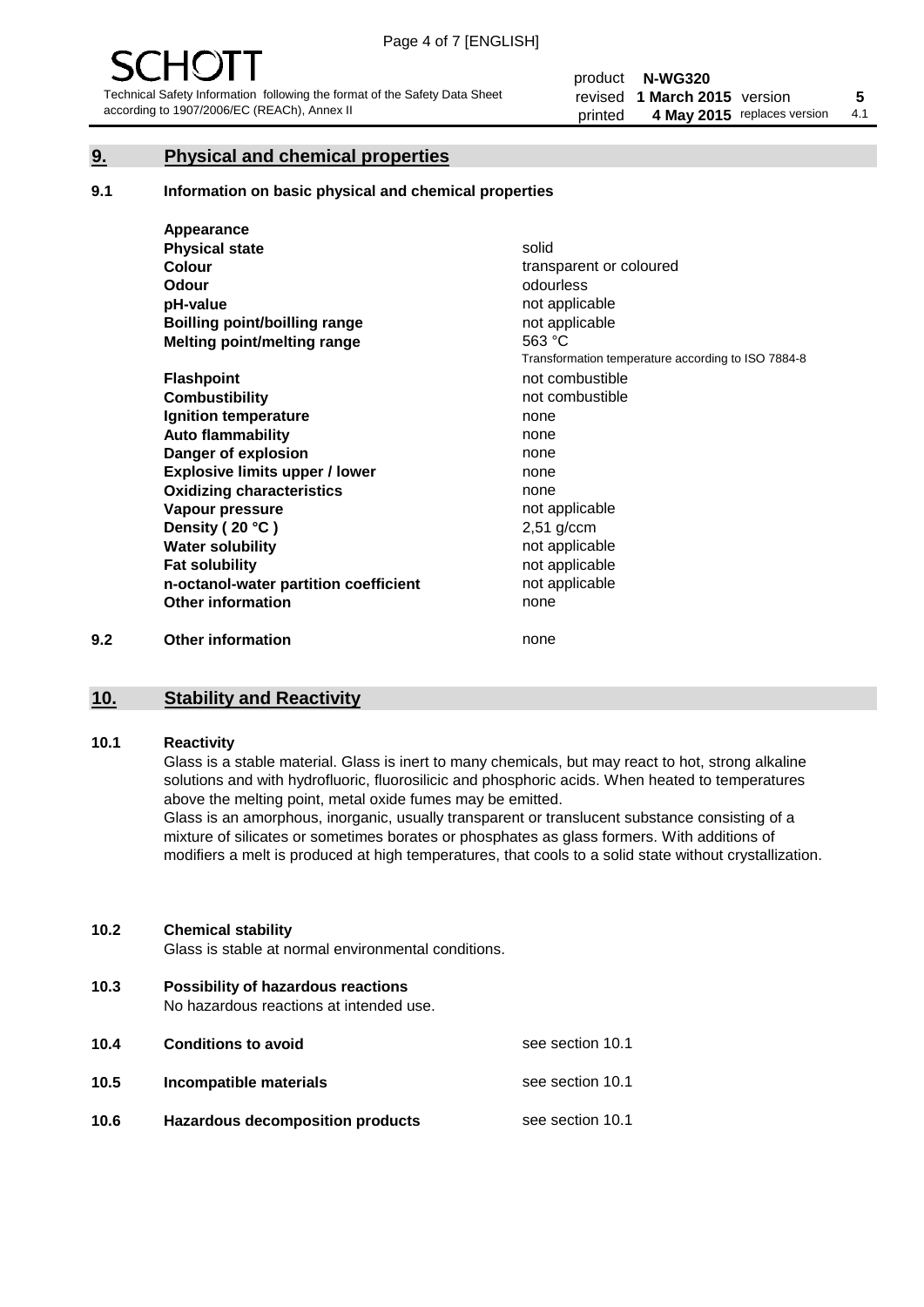

#### **11. Toxicological information**

**11.1 Information on toxicological effects** Toxicological data are not available.

## **12. Ecological information**

- **12.1 Toxicity**
- **12.2 Persistence and degradability**
- **12.3 Bioaccumulative potential**
- **12.4 Mobility in soil**
- **12.5 Results of PBT and vPvB assessment**
- **12.6 Other adverse effects**

#### **13. Disposal considerations**

**13.1 Waste treatment methods**

Disposal according to local regulations

unknown unknown unknown unknown

unknown unknown

| <u>14.</u> | <b>Transport information</b>                                            |                     |
|------------|-------------------------------------------------------------------------|---------------------|
| 14.1       | <b>UN Number</b>                                                        | no requirements     |
| 14.2       | <b>UN Proper Shipping Name</b>                                          | no requirements     |
| 14.3       | <b>Transport hazard class(es)</b>                                       | no requirements     |
| 14.4       | Packing group                                                           | no requirements     |
| 14.5       | <b>Environmental hazards</b>                                            | no requirements     |
| 14.6       | Special precautions for user                                            | see sections 6 to 8 |
| 14.7       | Transport in bulk according to Annex II of MARPOL73/78 and the IBC Code |                     |
|            |                                                                         | no requirements     |

#### **15. Regulatory information**

#### **15.1 Safety, health and environmental regulations/legislation specific for the substance or mixture**

**REACH** Under REACH glass is classified as a "Substance". According to Appendix V Number 11 of the REACh regulation glass is exempted from registration if specified conditions are met. SCHOTT AG, Advanced Optics has examined this conditions for its products. This glass is not subject to registration.

**RoHS** This glass does not contain - according to our knowledge - materials in concentrations, whose placing on the market is forbidden in accordance to the current requirements of the European Directive 2011/65/EU.

#### **United Nations Globally Harmonized System (UN-GHS) related to safety information.**

This information considers also the requirements of the UN-GHS related to safety information.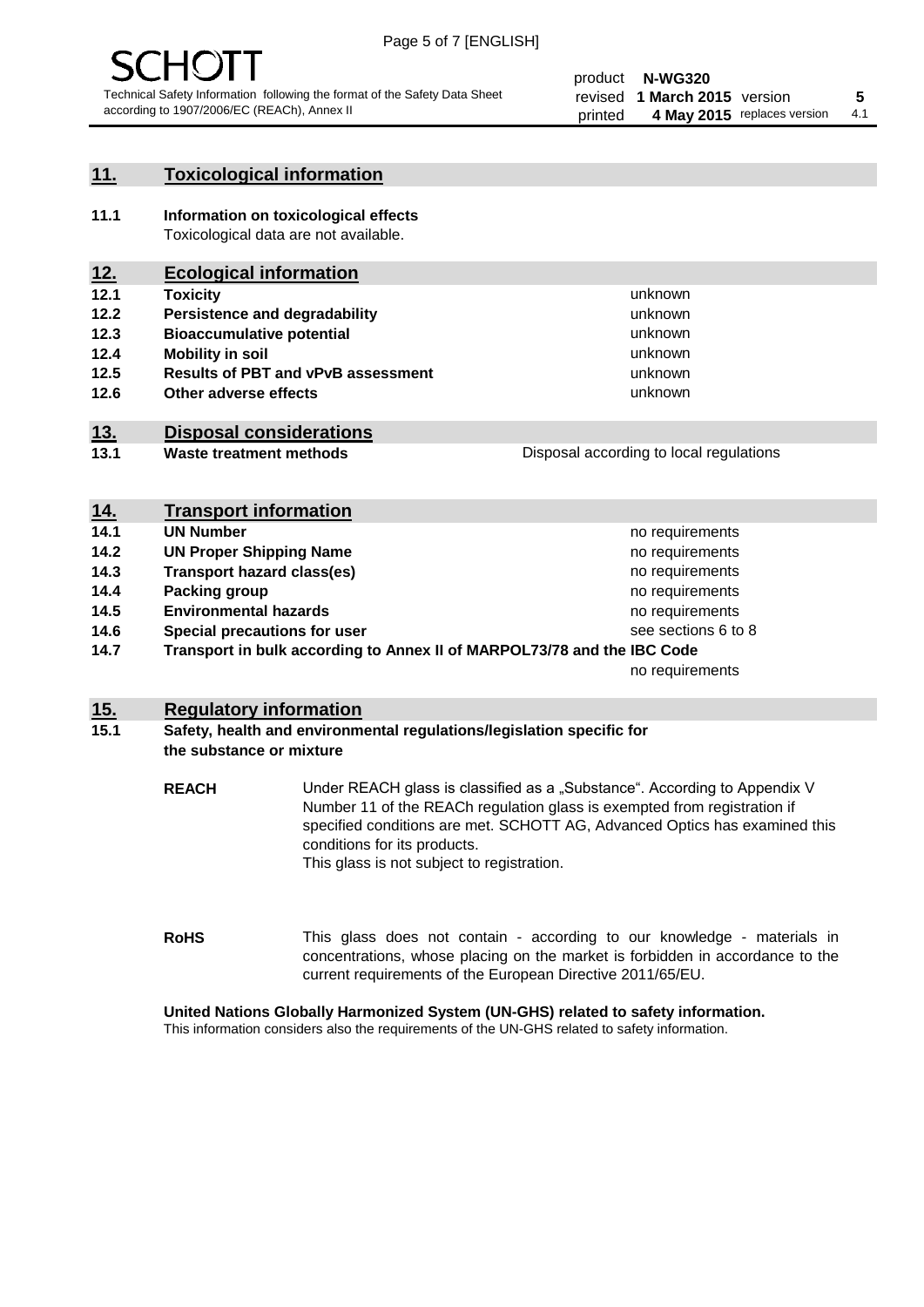# $\mathbf{H}$

Technical Safety Information following the format of the Safety Data Sheet according to 1907/2006/EC (REACh), Annex II

#### product **N-WG320** revised **5 1 March 2015** version printed 4 May 2015 replaces version 4.1

#### **15.2 Chemical Safety Assessment**

A Chemical Safety Assessment has not been carried out.

#### **16. Other information**

#### **16.1 Composition of mixture according to raw materials, based on the oxides.**

| chemical          |               | proportion    | <b>SVHC (REACH)</b> | Reg.  | <b>OSHA</b>                                   | <b>ACGIH</b>        | Carc. |
|-------------------|---------------|---------------|---------------------|-------|-----------------------------------------------|---------------------|-------|
| name              | <b>CAS-No</b> | of weigth (%) | (Y/N)               | (Y/N) | <b>PEL</b>                                    | <b>TLV</b>          | (Y/N) |
| Boron Oxide       | 1303-86-2     | $10 - 20$     | Yes                 | Yes   | $15 \text{ mg/m}^3$                           | $10 \text{ mg/m}^3$ | No    |
| Barium Oxide      | 1304-28-5     | $1 - 10$      | No                  | Yes   | $0.5 \text{ mg/m}^3$ 0.05 mg/m <sup>3</sup>   |                     | No    |
| Calcium Oxide     | 1305-78-8     | < 1           | No                  | Yes   | $5 \text{ mg/m}^3$                            | $2 \text{ mg/m}^3$  | No    |
| Potassium Oxide   | 12136-45-7    | $1 - 10$      | No                  | No    | N/A                                           | N/A                 | No    |
| Sodium Oxide      | 1313-59-3     | $10 - 20$     | No                  | No    | N/A                                           | N/A                 | No    |
| Antimony Trioxide | 1309-64-4     | < 1           | No                  | Yes   | $0.5 \,\mathrm{mq/m^3}$ 0.5 mg/m <sup>3</sup> |                     | Yes   |
| Silica            | 14808-60-7    | $60 - 70$     | No                  | Yes   | 0.1 mg/m <sup>3</sup> 0.025 mg/m <sup>3</sup> |                     | No    |
| Titanium Oxide    | 13463-67-7    | $1 - 10$      | No                  | Yes   | $15 \text{ mg/m}^3$                           | $10 \text{ ma/m}^3$ | No    |
|                   |               |               |                     |       |                                               |                     |       |

**The classification and limiting values are valid for the raw materials, see section 3. Glass is not a substance of very high concern (SVHC).**

#### **Explanations to the data in the table**

| SVHC(REACH)        | The raw material is listed in the candidate list of the substances of very high<br>concern                                                                 |
|--------------------|------------------------------------------------------------------------------------------------------------------------------------------------------------|
| Reg.               | Regulated chemical substance per list OSHA Regulations (Standards - 29 CFR)<br>Subpart 1910.1000 Tables Z1 to Z3 Limits for Air Contaminants               |
| OSHA / PEL         | Permissible exposure limit – for chemical materials, issued by the OSHA                                                                                    |
| <b>ACGIH / TLV</b> | Threshold limit value - chemical substances classification by the ACGIH                                                                                    |
| <b>OSHA</b>        | Occupational Safety and Health Administration, an organization of the US.<br>Department of Labor (www.osha.gov).                                           |
| <b>ACGIH</b>       | American Conference of Governmental Industrial Hygienists (ACGIH), an<br>member-based organization that advances occupational and environmental<br>health. |
| Carc.              | Chemical substance classified as carcinogen                                                                                                                |